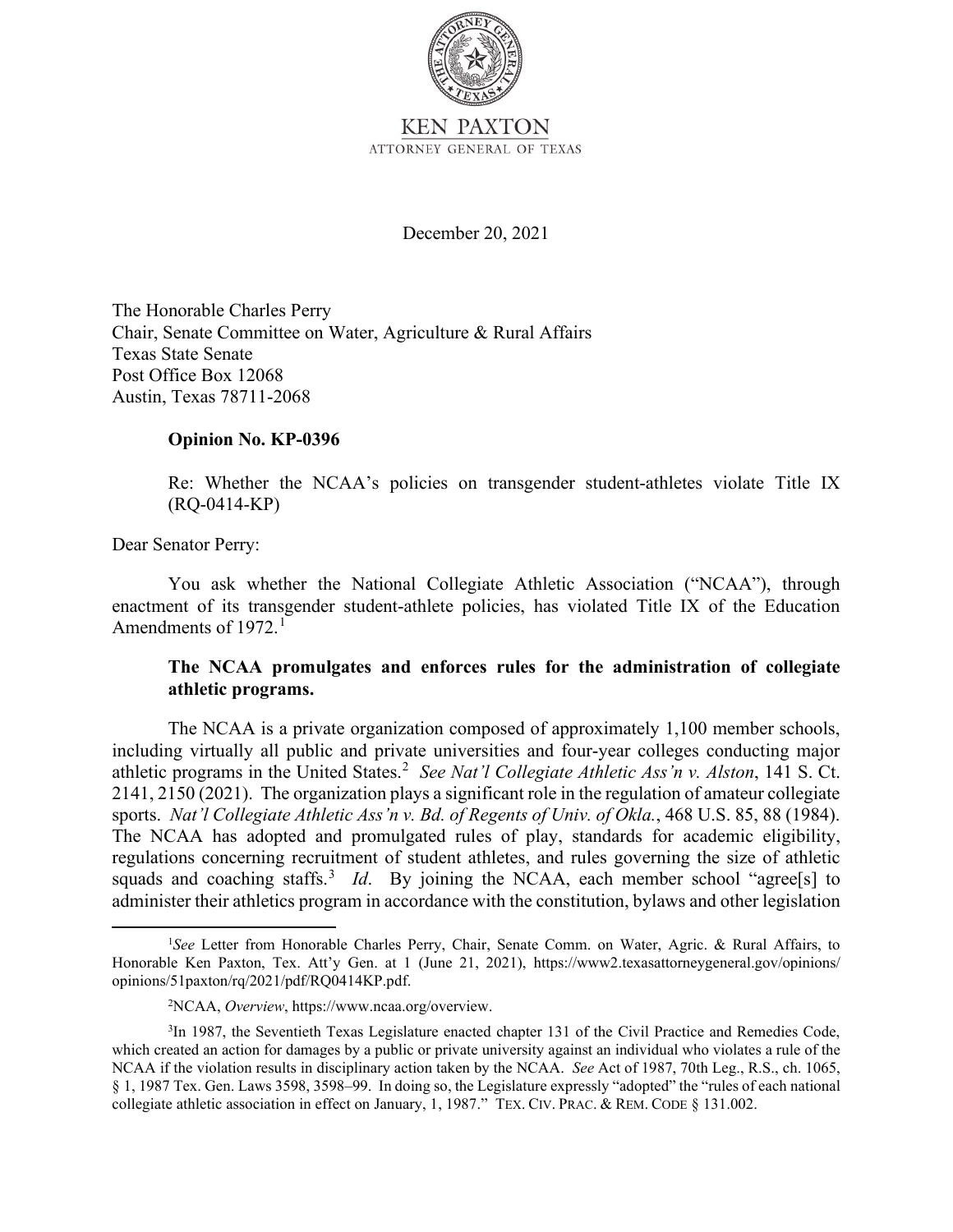of the Association." NCAA Const. art. 3.2.4.1.;<sup>4</sup> see Nat'l Collegiate Athletic Ass'n v. Tarkanian, 488 U.S. 179, 183–84 (1988). The NCAA's bylaws provide that its enforcement program shall be penalties on a member found to be in violation. NCAA Bylaws, art. 19, §§ [19.01–.13](https://19.01�.13), NCAA administered by a Committee on Infractions, which supervises an investigative staff, makes factual determinations concerning alleged rule violations, and exercises authority to impose appropriate Manual at 358–88.

# **The NCAA has adopted a transgender policy that allows certain transgender athletes who have received medical intervention to participate in sex-separated sports activities other than in accordance with their biological sex.**

 Your questions ask specifically about the NCAA transgender policy. Request Letter at 1. That policy is detailed in a handbook titled *NCAA Inclusion of Transgender Student-Athletes*. 5 The NCAA transgender policy provides:

- exception for treatment with testosterone for diagnosed Gender Identity 1. A trans male (FTM) student-athlete who has received a medical Disorder or gender dysphoria and/or Transsexualism, for purposes of NCAA competition may compete on a men's team, but is no longer eligible to compete on a women's team without changing that team status to a mixed team.
- suppression medication for Gender Identity Disorder or gender 2. A trans female (MTF) student-athlete being treated with testosterone dysphoria and/or Transsexualism, for the purposes of NCAA competition may continue to compete on a men's team but may not compete on a women's team without changing it to a mixed team status until completing one calendar year of testosterone suppression treatment.

 sports activities in accordance with his or her assigned birth gender." *Id*. You ask whether this policy violates Title IX. Request Letter at 1. Transgender Handbook at 13. In addition, the policy provides that a "transgender student-athlete who is not taking hormone treatment related to gender transition may participate in sex-separated

# **Title IX prohibits discrimination on the basis of sex in any education program or activity receiving federal funding.**

Title IX is a federal law passed as part of the Education Amendments of 1972. *See*  Education Amendments of 1972, Pub. L. No. 92-318, 86 Stat. 235 (codified as amended at 20 U.S.C. §§ 1681–1688). Congress's purpose in passing Title IX was to address significant concerns

 4 NCAA *2021–2022 Division I Manual* at 13 (effective Aug. 1, 2021) ("NCAA Manual"), <https://web3.ncaa.org/lsdbi/reports/getReport/90008>.

<sup>5</sup> NCAA OFFICE OF INCLUSION, *NCAA Inclusion of Transgender Student-Athletes* (Aug. 2011) ("Transgender Handbook"), [https://ncaaorg.s3.amazonaws.com/inclusion/lgbtq/INC\\_TransgenderHandbook.pdf.](https://ncaaorg.s3.amazonaws.com/inclusion/lgbtq/INC_TransgenderHandbook.pdf)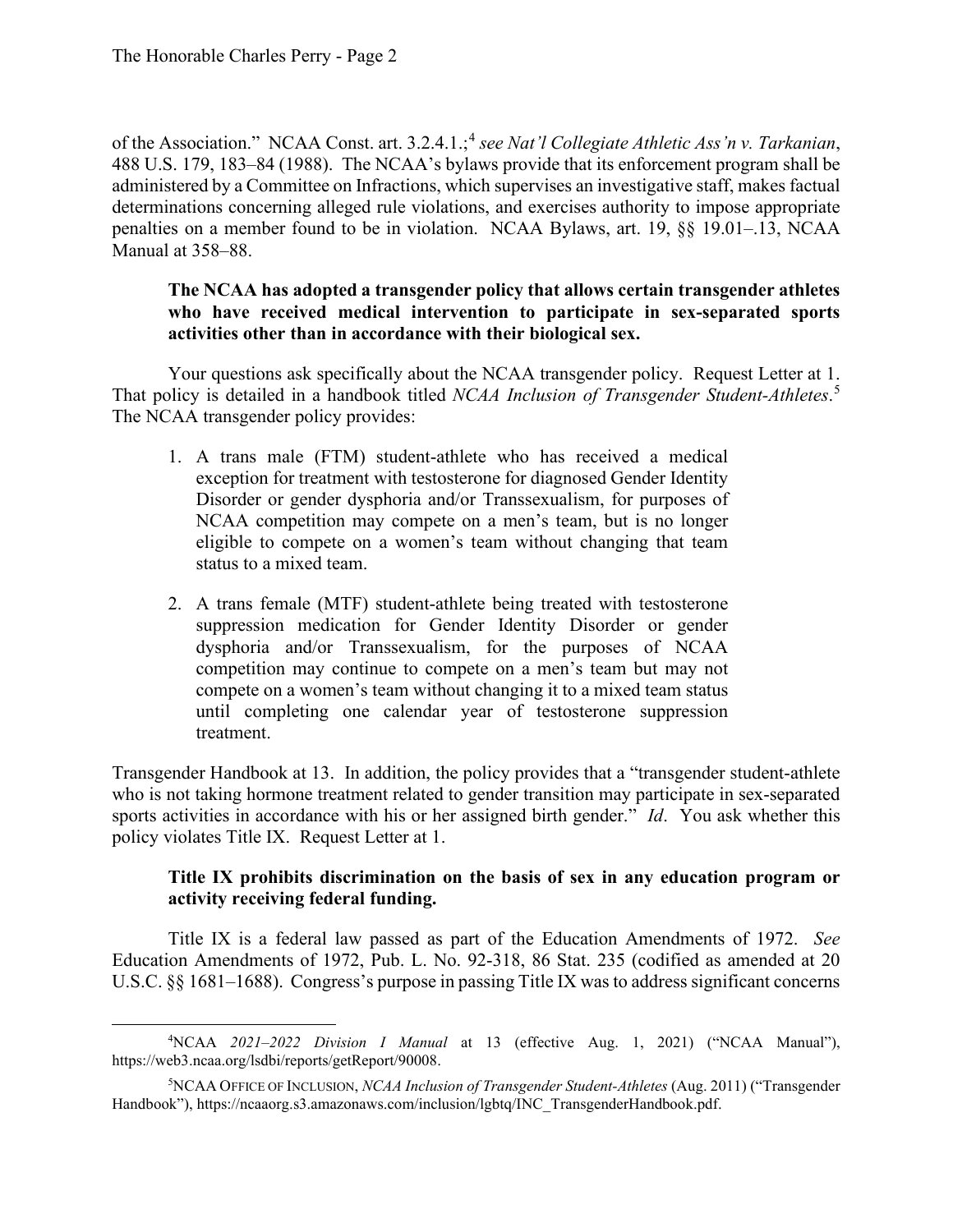512, 523–24 (1982). The statute provides that "[n]o person in the United States shall, on the basis discrimination under any education program or activity receiving Federal financial assistance." 20 U.S.C.  $\S$  1681(a). A "program or activity" includes "all of the operations of . . . a college, about discrimination against women in education. *See N. Haven Bd. of Educ. v. Bell*, 456 U.S. of sex, be excluded from participation in, be denied the benefits of, or be subjected to university, or other postsecondary institution, or a public system of higher education . . . any part of which is extended Federal financial assistance." *Id*. § 1687(2)(A).

While the text of the statute itself does not speak to athletic programs, the regulations implementing Title IX have long addressed them:

> person or otherwise be discriminated against in any interscholastic, No person shall, on the basis of sex, be excluded from participation in, be denied the benefits of, be treated differently from another intercollegiate, club or intramural athletics offered by a recipient, and no recipient shall provide any such athletics separately on such basis.

### 34 C.F.R. § 106.41(a).

 not discriminate on the basis of sex in any educational program or activity. *See* 20 U.S.C. §§ 1681– The U.S. Department of Education (the "Department") is charged with promulgating regulations implementing Title IX and ensuring that recipients of federal financial assistance do 1688; 34 C.F.R. §§ 106.1, 106.3(a). In addition to the funding aspect of Title IX enforced by the Department, a plaintiff may enforce Title IX through a private right of action for damages. *Davis v. Monroe Cnty. Bd. of Educ.*, 526 U.S. 629, 639 (1999).

 the extent a court determines that an NCAA policy imposed by a college or university violates Relevant to your first question, the United States Supreme Court has concluded that the NCAA itself is not amenable to a private right of action under Title IX. *Nat'l Collegiate Athletic Ass'n v. Smith*, 525 U.S. 459, 462 (1999) (concluding the NCAA's receipt of dues from federally funded member institutions does not suffice to bring it within the scope of Title IX). However, to Title IX, a college or university enforcing that policy could be found in violation of Title IX.

### **A court would have a basis to conclude that the transgender athlete policy adopted by the NCAA discriminates on the basis of sex.**

 policy. *See* Request Letter at 2. Answering your question requires analysis of both federal and You ask whether the NCAA discriminates on the basis of sex through its transgender state law, as well as judicial decisions, and legal commentators have recently recognized that those laws often conflict and pose significant risk for athletic departments of colleges and universities faced with this issue. *See* Martin D. Edel & Yara Kass-Gergi, *Making the Roster: Conflicting Title IX Interpretations Present Challenges for Transgendered Athlete Participation*, XI Nat'l L. Rev.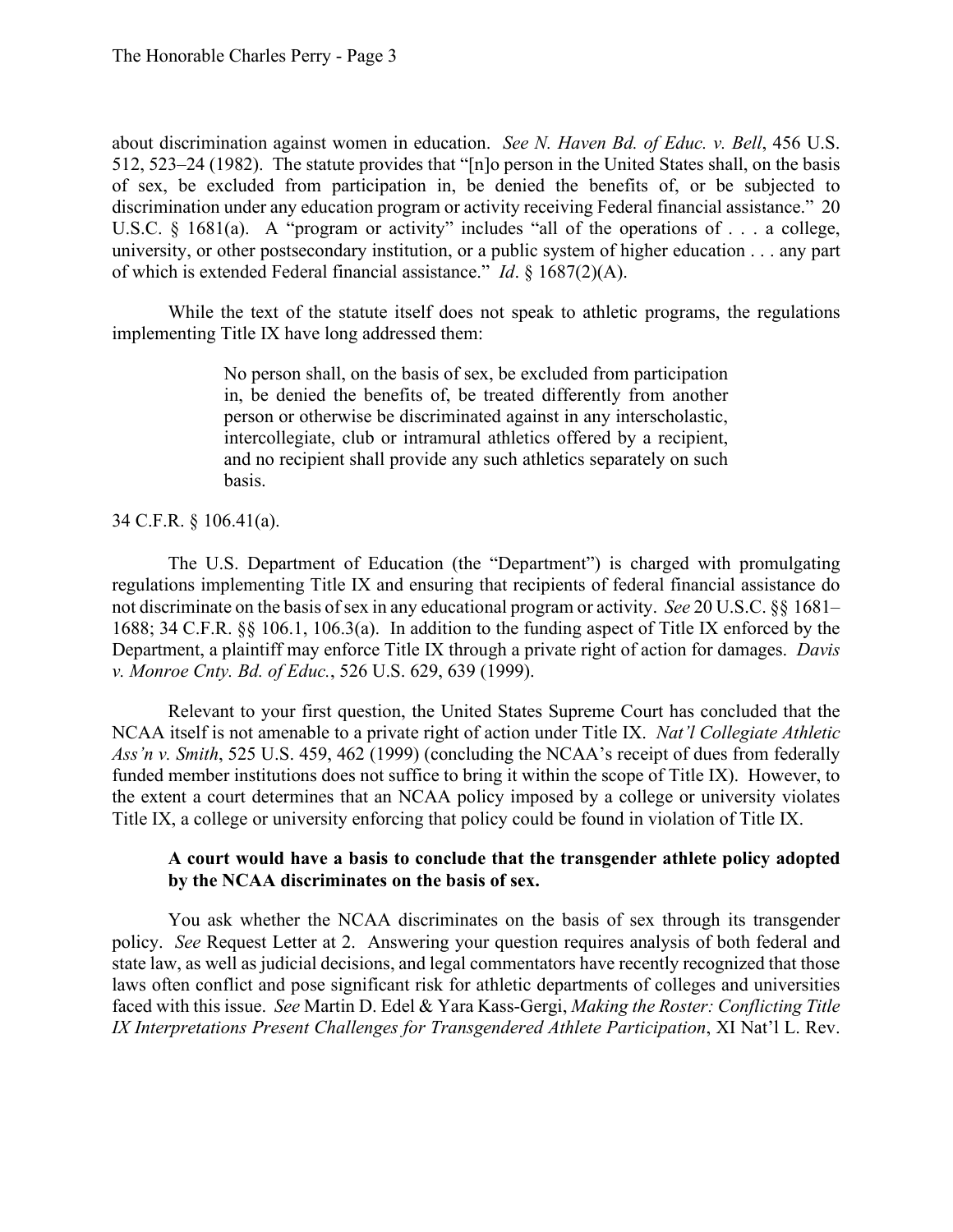176 (June 25, 2021). $^6$  The divergent positions taken by the Department within the past year highlight this conflict.

 of Title IX, advising that "if a recipient chooses to provide 'separate teams for members of each and not on the basis of transgender status  $\dots$ , to comply with Title IX."<sup>7</sup> The Department, in that In early January of 2021, the Department issued guidance regarding its construction sex' . . . , then it must separate those teams solely on the basis of biological sex, male or female, guidance, recognized

> one of Title IX's crucial purposes is protecting women's and girls' athletic opportunities. Indeed, Title IX was enacted, and its regulations promulgated, to prohibit discrimination on the basis of sex in education programs and activities and to protect equal athletic opportunities for students who are biological females, including by providing for sex-segregated athletics.

 Fed. Reg. 32637-01. It further advised that the Department's Office of Civil Rights will "fully  $\mathbb{I}d.^8$ Dep't Memorandum of Jan. 8, 2021, at 7. Less than six months later, the Department issued a Notice of Interpretation regarding Title IX that reversed course on the position taken earlier in the year, advising that "the Department interprets Title IX's prohibition on discrimination 'on the basis of sex' to encompass discrimination on the basis of sexual orientation and gender identity." 86 enforce Title IX to prohibit discrimination based on sexual orientation and gender identity in education programs and activities that receive Federal financial assistance from the Department."

 The Department issued its recent Notice "in light of the Supreme Court's decision . . . in transgender is discrimination "on the basis of sex" in the limited context of Title VII employment cases. *Id*.; 140 S. Ct. 1731, 1753–54 (2020) ("The employers worry that our decision will sweep beyond Title VII to other federal or state laws that prohibit sex discrimination . . . . But none of *Bostock v. Clayton County*," which concluded that discrimination against a person for being these laws are before us; we have not had the benefit of adversarial testing about the meaning of

 $6$ Available *Available at* <https://www.natlawreview.com/article/making-roster-conflicting-title-ix-interpretations>present-challenges-transgendered.

 7 U.S. DEP'T OF EDUC., OFFICE OF THE GEN. COUNSEL, *Memorandum for Kimberly M. Richey, Acting Assistant Sec'y Gen. for the Office of Civil Rights* at 8 (Jan. 8, 2021) ("Dep't Memorandum of Jan. 8, 2021"), [https://www2.ed.gov/about/offices/list/ocr/correspondence/other/ogc-memorandum-01082021.pdf.](https://www2.ed.gov/about/offices/list/ocr/correspondence/other/ogc-memorandum-01082021.pdf)

 athletic competitions designated for the biological sex opposite a student's biological sex. *See* Act of Oct. 17, 2021, 87th Leg., 3d C.S., H.B. 25, § 3 (to be codified at TEX. EDUC. CODE § 33.0834). The recently-enacted Texas law was adopted for the express purpose of "promoting equality of athletic opportunity between the sexes under Title IX of the Education Amendments of 1972." *Id*. § 1(2). However, it applies only to teams "sponsored or authorized by a school district or open-enrollment charter school," and it does not address athletics at the collegiate level. *Id*. § 3. In March 2020, Idaho enacted a similar statute, the Fairness in Women's Sports Act. IDAHO CODE ANN. §§ 33-6201– but that case is pending on appeal to a higher court. *Hecox v. Little*, 479 F. Supp. 3d 930, 987–88 (D. Idaho 2020); 8 Multiple states, including Texas, have passed legislation generally prohibiting students from competing in 33-6206. A federal district court granted a preliminary injunction enjoining the State of Idaho from enforcing the law on the grounds that the plaintiffs are likely to succeed on equal protection claims that the statute is unconstitutional, *Hecox v. Little*, No. 20-35813 (9th Cir. filed Sept. 17, 2020).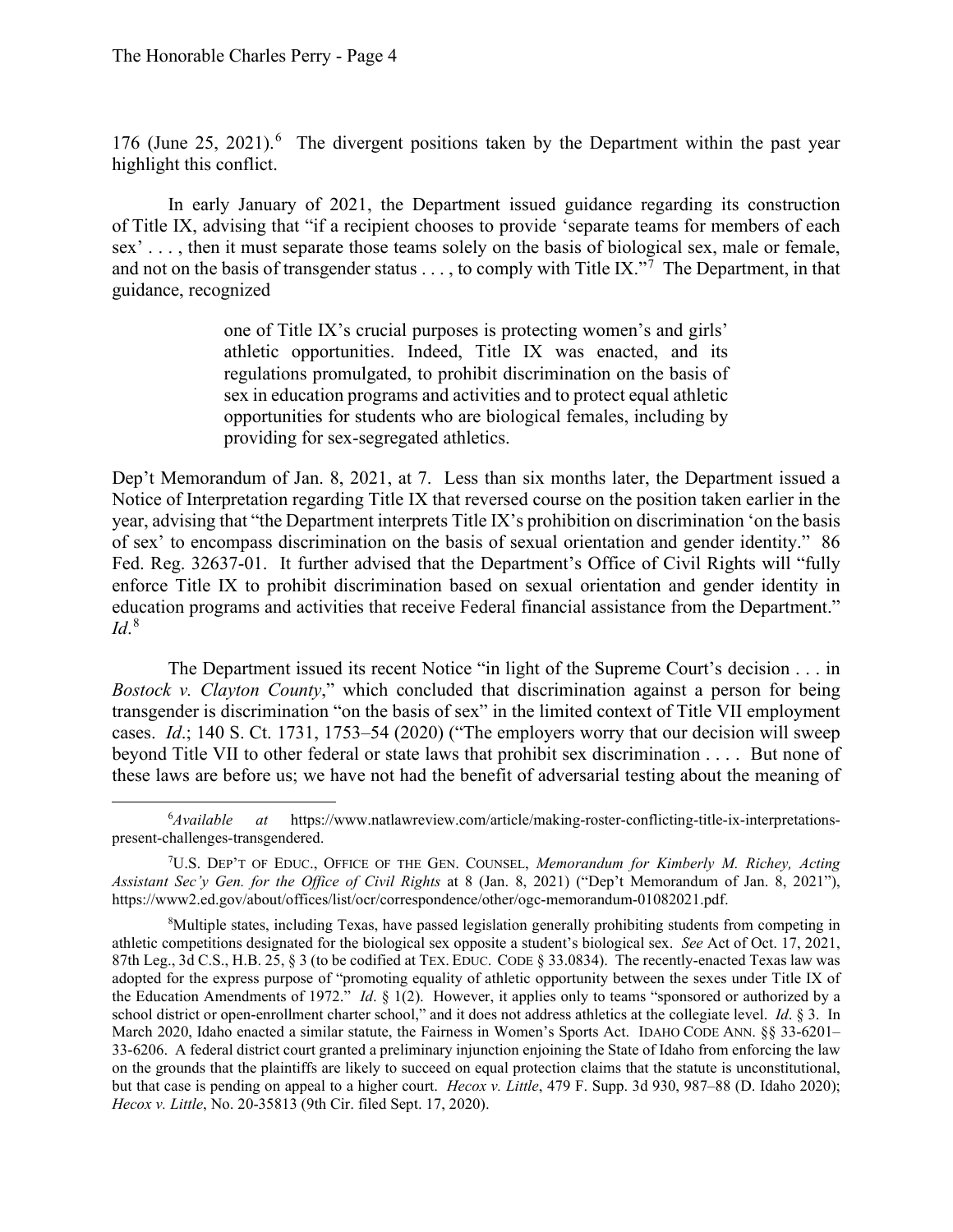their terms, and we do not prejudge any such question today."). Despite the U.S. Supreme Court IX." 86 Fed. Reg. 32637-01.<sup>9</sup> expressly limiting the application of its holding to Tile VII, the Department construed it to extend to Title IX, stating that "courts rely on interpretations of Title VII to inform interpretations of Title

 has extended the holding in *Bostock* to the Title IX context. And the factual circumstances at issue (1st Cir. 1996); *Williams v. Sch. Dist. of Bethlehem*, 998 F.2d 168, 175–76 (3d Cir. 1993). In highly relevant characteristic. *See Cohen*, 101 F.3d at 178. Courts have long recognized that following testosterone [suppression.](https://suppression.10)<sup>10</sup> Neither the U.S. Supreme Court, the Fifth Circuit Court of Appeals, nor any Texas court in that case are largely distinguishable from a Title IX issue involving sex-segregated athletic competitions. One of the purposes of Title IX is to ensure that the segregated allocation of athletic opportunities does not disadvantage women. *See Cohen v. Brown Univ.*, 101 F.3d 155, 176–77 contrast to the employment and admissions contexts, in the athletics context, biological sex is a female competitors are at a physical disadvantage when required to compete against their male counterparts. *See Clark v. Ariz. Interscholastic Ass'n*, 695 F.2d 1126, 1131 (9th Cir. 1982). The NCAA transgender policy assumes that a brief period of testosterone suppression will eliminate male physical advantages over women; however, some scientific studies dispute that assumption and recognize the ongoing physical advantage biological males have over biological females

 biological male counterparts, contrary to the purposes of Title IX. And that disadvantage is based for female sex-segregated teams but not for male sex-segregated teams. In such circumstances, a basis of sex. Whether a university discriminates on the basis of sex in violation of Title IX must General opinion. *See* Tex. Att'y Gen. Op. No. JC-0027 (1999) at 3 (explaining that whether To the extent that biological males retain a physical advantage over biological females, permitting them to compete against biological females disadvantages the biological females. Allowing such competitions denies biological females equal athletic opportunities to their on sex, in particular the physiological differences between sexes, which the NCAA policy ignores court would have a basis to conclude that requiring a biological female to compete against a transgender female in an athletic competition discriminates against the biological female on the be analyzed on a case-by-case basis after fact finding, which is beyond the scope of an Attorney

 9 Multiple federal courts outside the Fifth Circuit have extended the holding in *Bostock* to the Title IX context. a transgender male from using the male restroom discriminated against a student in violation of Title IX); *Adams v. Sch. Bd. of St. Johns Cnty*., 318 F. Supp. 3d 1293, 1325 (M.D. Fla. 2018) (same); *B.P.J. v. W. Va. State Bd. of Educ.*, No. 2:21-cv-00316, 2021 WL 3081883, at \*7 (S.D. W. Va. 2021) (concluding that a biologically male student sports team). *See, e.g.*, *Grimm v. Gloucester Cnty. Sch. Bd*., 972 F.3d 586, 616–17 (4th Cir. 2020) (finding a policy that prohibited demonstrated a likelihood of success on the merits of Title IX claim when excluded from participation on a female

sports team).<br><sup>10</sup>Joanna Harper et. al, *How Does Hormone Transition in Transgender Women Change Body Composition,*  transwomen likely retain a strength advantage over cisgender women."), <https://bjsm.bmj.com/content>/ *Muscle Strength and Haemoglobin?*, 55 BRITISH JOURNAL OF SPORTS MEDICINE 865, 870 (2021) ("[T]he small decrease in strength in transwomen after 12-36 months of [gender-affirming hormone therapy] suggests that bjsports/55/15/865.full.pdf; *see also* David J. Handelsman, *Sex Differences in Athletic Performance Emerge Coinciding with the Onset of Male Puberty*, 87 CLINICAL ENDOCRINOLOGY 71 (2017) (observing that "while testosterone deficiency may lead to loss of bone density, the overall structural framework of the skeleton is likely to change slowly if at all"), [https://anzac.edu.au/publications/pubdata/pdf/2017\\_28397355.pdf](https://anzac.edu.au/publications/pubdata/pdf/2017_28397355.pdf).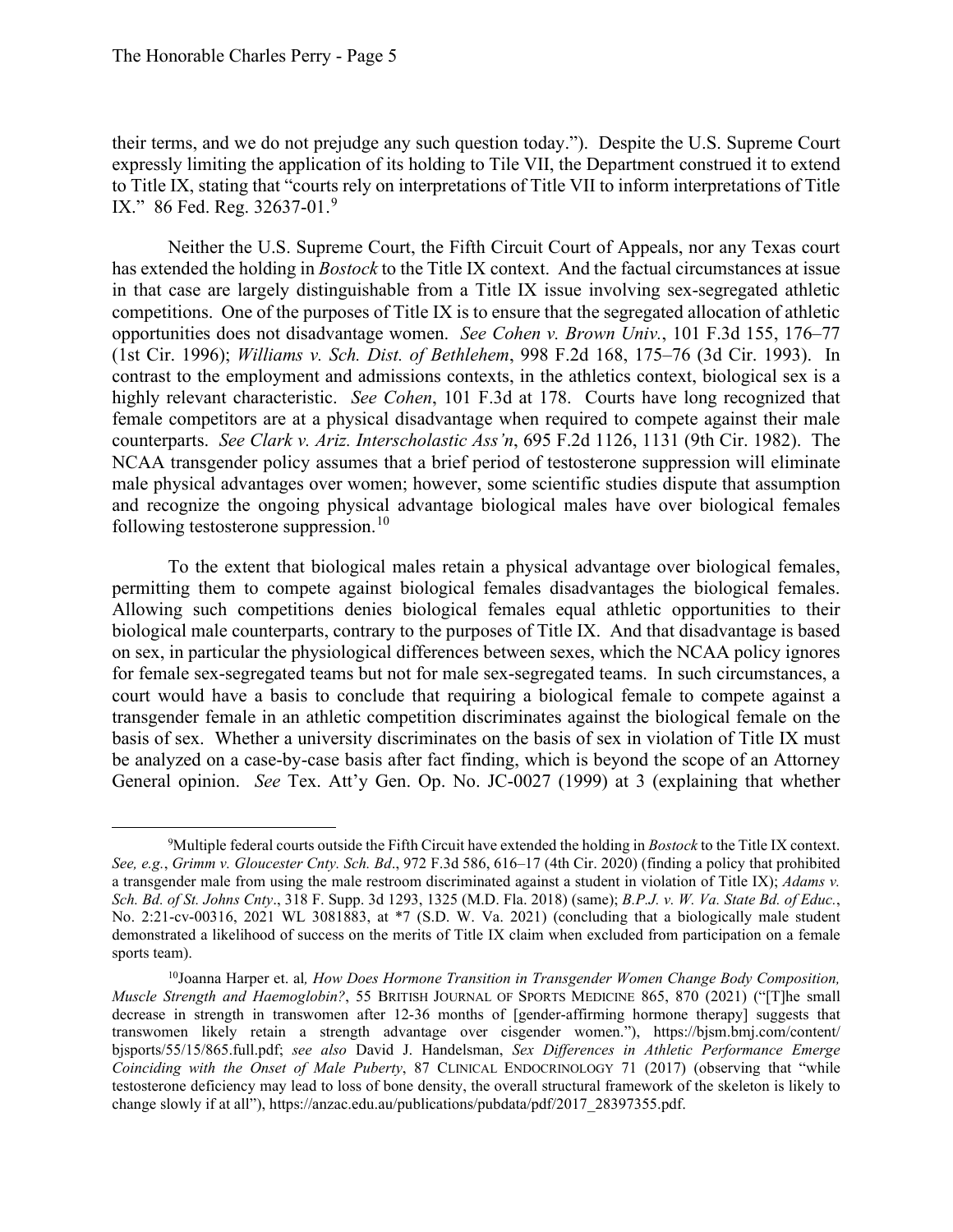discrimination in violation of a federal law occurs involves questions of fact, which cannot be addressed in an Attorney General opinion).

### **The NCAA may penalize universities that do not comply with its constitution, bylaws, and rules.**

 Letter at 2. As discussed above, the NCAA is a private organization, and membership in the NCAA is voluntary. *See Tarkanian*, 488 U.S. at 183, 196. Member universities that do not comply with the NCAA constitution, bylaws, and rules may receive penalties for noncompliance. The at 358–88 ("Infractions Program"). The NCAA separates schools into divisions based on the size with legal training. *Id.*; *see also Bd. of Regents of Univ. of Okla.*, 468 U.S. at 89. These committees the scope of an Attorney General opinion. *See* Tex. Att'y Gen. Op. No. JC-0027 (1999) at 3. You also ask whether universities are required to comply with NCAA policies. Request NCAA regularly enforces its constitution, bylaws, and rules by imposing sanctions against member schools who do not comply. *See* NCAA Bylaws, art. 19, §§ [19.01–.13](https://19.01�.13), NCAA Manual of school and scope of athletic program, and each division has a Committee on Infractions, made up of representatives from member schools and conferences and members of the general public conduct hearings and impose penalties for infractions. Penalties include public reprimand and censure, fines, vacating winning records, reducing scholarship allowances, bans on postseason competition, and bans on televised contests. We are not aware of any NCAA action taken to penalize a college or university related to compliance with the NCAA transgender policy. How a court would determine whether a violation of Title IX occurred if the NCAA imposed penalties against a university must be analyzed on a case-by-case basis after fact finding, which is beyond